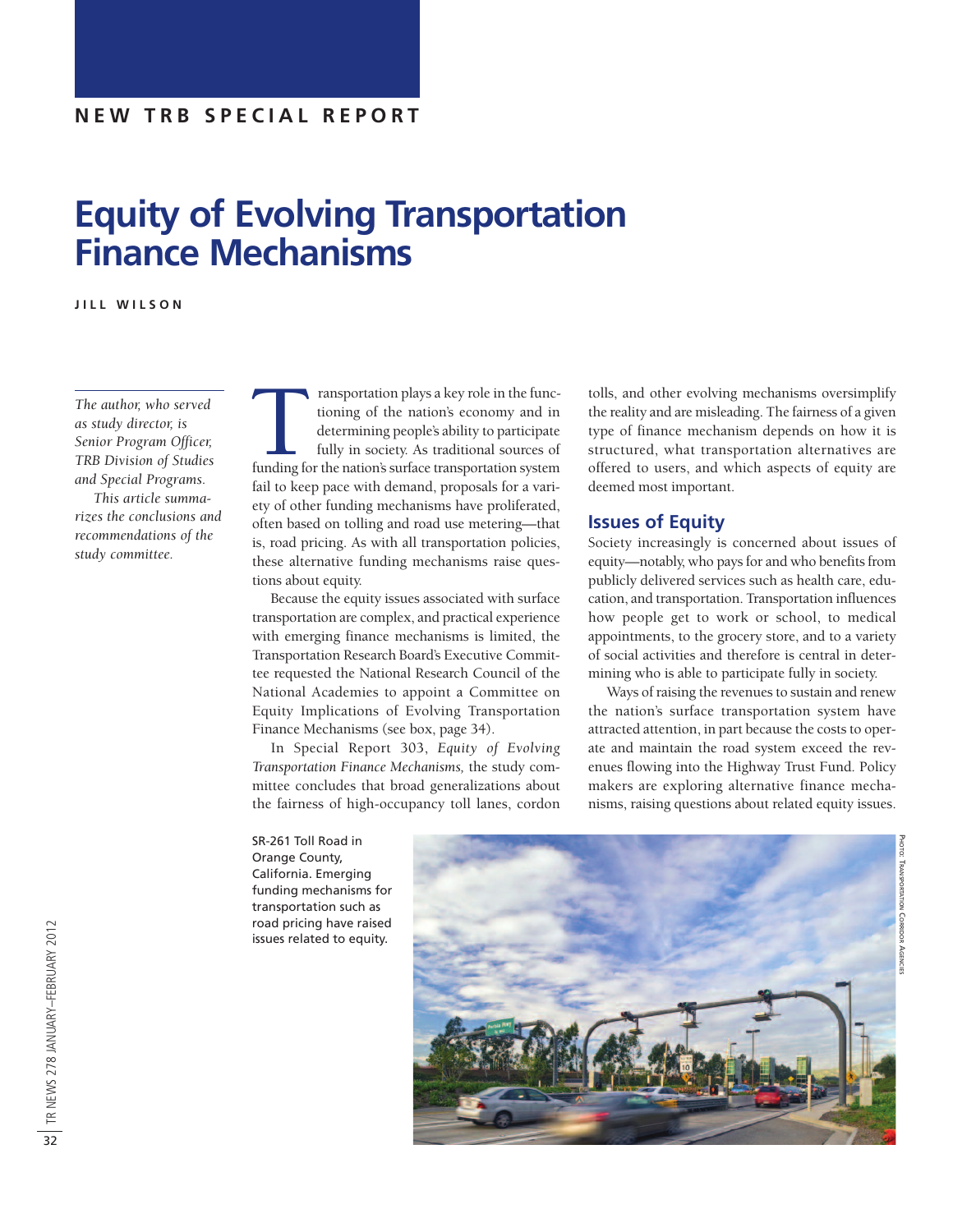The goal of Special Report 303 isto provide guidance about equity issues to public officials responsible for deciding how to fund transportation programs and projects. The report addresses policy makers and their advisers at all levels of government who are considering new finance mechanisms.

## **Lessons Learned**

The most important lesson from the committee's work is that broad generalizations about the fairness of high-occupancy toll lanes, cordon tolls, and other evolving mechanisms oversimplify the reality and are misleading. The fairness of a given type of finance mechanism depends on how it is structured, what transportation alternatives are offered to users, and which aspects of equity are deemed most important. Drawing reliable conclusions about the equity of a particular type of finance mechanism without delving into the details is not possible.

Public policy makers should pay attention to the defining characteristics of all finance proposals, particularly the ways in which the revenues are collected and used, because the fairness of many transportation finance mechanisms depends on application-specific details. Moreover, the equity implications of transportation finance mechanisms are not always what they seem initially.

New transportation finance policies motivate people to find ways of avoiding or passing on additional charges. For example, individuals may change their travel behavior to avoid paying a new tax or fee or to take advantage of new travel options, and businesses may pass on new charges by raising prices to their customers. Determining who wins and who loses as a result of behavioral changes and their consequences is complicated, and the answers rarely are clear-cut.

Comparing financing proposals against current funding mechanisms is important. If the current mechanism is inequitable, a key question for policy makers is "how does an alternative funding method change the equity picture?"

# **Informing Decisions**

To inform decisions about equity issues, researchers need to gather fine-grained data on personal travel and freight movements and to develop models that can simulate relevant travel behaviors. Analysts then can use these tools to explore questions about how travelers and businesses may modify their use of the transportation system in response to changes in prices and services and about the consequences of these responses—recognizing the uncertainties inherent in travel forecasting models.

Determining what constitutes an equitable trans-



portation finance policy entails the recognition that equity has multiple dimensions, some of which may be contradictory. Policy makers need to consider a variety of factors in distinguishing what is equitable in a given situation. Good data and analytical tools; knowledge gained through research; carefully crafted, situation-specific analyses; and meaningful interactions with all stakeholders can help policy makers to compare the equity of alternative mechanisms and to craft policies that will enhance equity.

The I-15 Express Lanes in San Diego were completed in January 2012 and include accommodations for bus rapid transit services.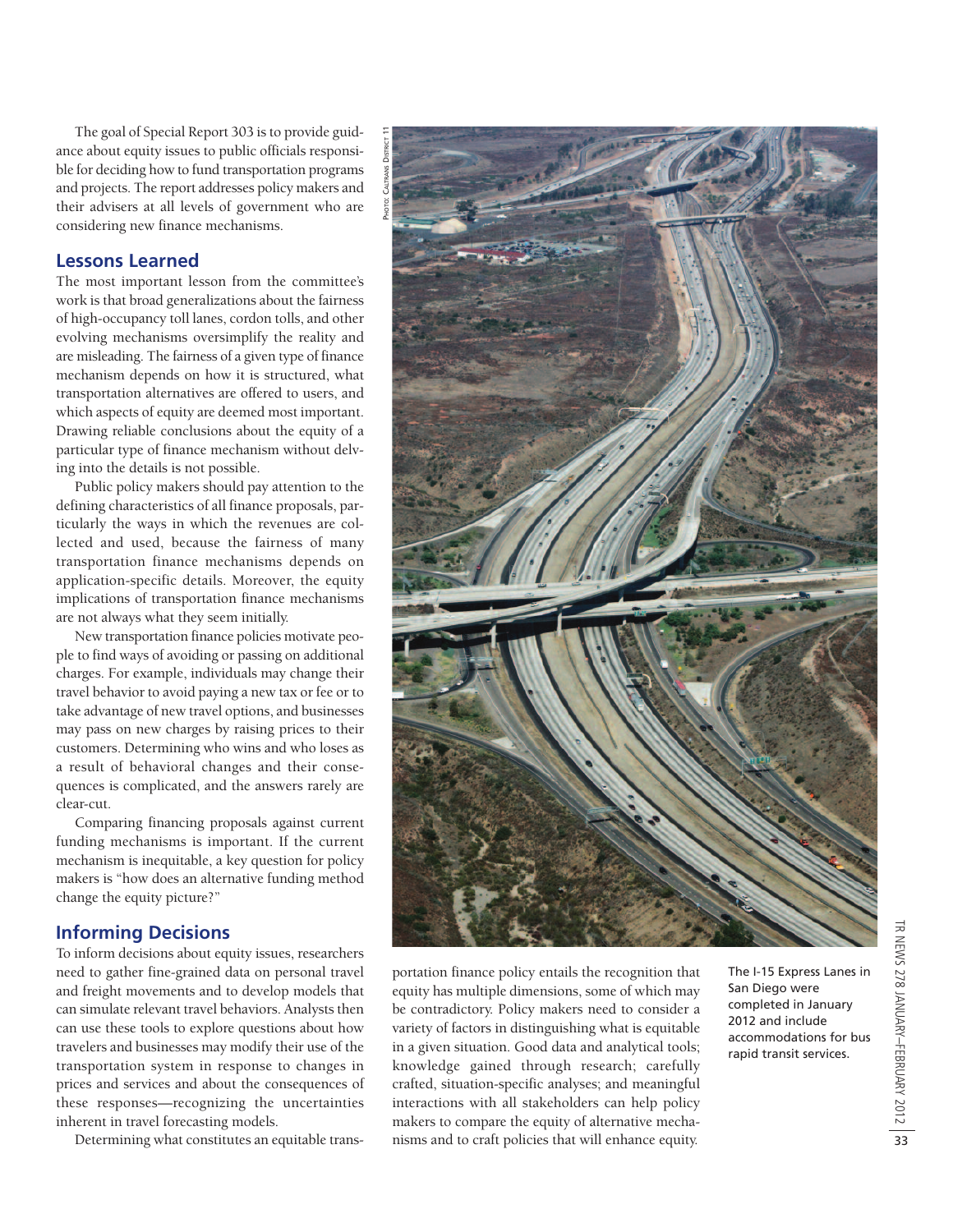

The first toll station for congestion pricing in Stockholm, Sweden, began operation in 2006. Cordon tolls and other finance mechanisms involve a variety of factors affecting assessments of fairness.

# **Recommendations** *For Public Policy Makers*

Public policy makers should engage their constituents and stakeholders early and repeatedly in discussions of proposed transportation finance mechanisms. Public policy makers and their staff should ensure that appropriate data, analytical results, and communication strategies are used to

# **Committee on Equity Implications of Evolving Transportation Finance Mechanisms**

**Joseph L. Schofer**, Northwestern University, Evanston, Illinois, *Chair* **Jeffrey N. Buxbaum**, Cambridge Systematics, Cambridge, Massachusetts **William A. V. Clark**, University of California, Los Angeles **Douglas M. Duncan**, Independent Consultant, Rockville, Maryland **T. Keith Lawton**, Keith Lawton Consulting, Inc., Newberg, Oregon **David M. Levinson**, University of Minnesota, Minneapolis **Robert Cameron Mitchell**, Clark University (*emeritus*), Cambridge, **Massachusetts** 

**Sandra Rosenbloom**, University of Arizona, Tucson **Kenneth A. Small**, University of California, Irvine **Brian D. Taylor**, University of California, Los Angeles **Beverly G. Ward**, National Resource Center for Human Service Transportation Coordination, Tampa, Florida **Johanna P. Zmud**, RAND Corporation, Arlington, Virginia

address equity explicitly from the outset of a program or project. Specific tasks include the following:

 $\blacklozenge$  Assessing the likely impacts of financing strategies;

 $\blacklozenge$  Gathering lessons learned elsewhere, to inform discussions;

 $\blacklozenge$  Developing outreach programs and educational materials; and

 $\blacklozenge$  Exploring possible remedies for inequities.

## *For Researchers and Analysts*

Researchers and analysts should conduct scientifically rigorous before-and-after and cross-sectional studies to measure the equity implications of evolving financing mechanisms and provide a robust basis for future decision making. These studies should

 $\triangle$  Track short- and long-term behavioral shifts in response to the evolving mechanisms,

 $\blacklozenge$  Conduct verifiable analyses to ensure the validity and transferability of results, and

 $\blacklozenge$  Avoid preconceived notions and oversimplification.

Research could provide useful insights into the equity implications of transportation finance mechanisms by investigating such questions asthe following:

 $\blacklozenge$  How do members of different socioeconomic groups systematically alter their behavior to avoid or reduce payments, either in the short or long term? Short-term changes could include changing routes or time of travel, or both; using public transit instead of driving; or forgoing a trip. Long-term changes—over a period of years—could include changing home, job, or business locations or choosing to stop working or to travel less.

 $\blacklozenge$  Do the consequences of any of these behavioral changes have direct and material equity impacts on the people involved, including the range of costs that they may incur—for example, longer commutes, limited job benefits, or more expensive rents or mortgages?

 $\blacklozenge$  Do the consequences of any of these behavioral changes have indirect or independent equity impacts on other stakeholders? For example, do behavioral changes in response to new taxes or fees change the competitiveness of certain retail, housing, land, or labor markets, possibly accompanied by a spatial rearrangement of jobs? Do the behavioral changes improve health outcomes by reducing environmental pollutants, noise, or other negative externalities? If they do, what are the equity effects?

 $\blacklozenge$  What are the behavioral responses to the remedies intended to address inequities in transportation